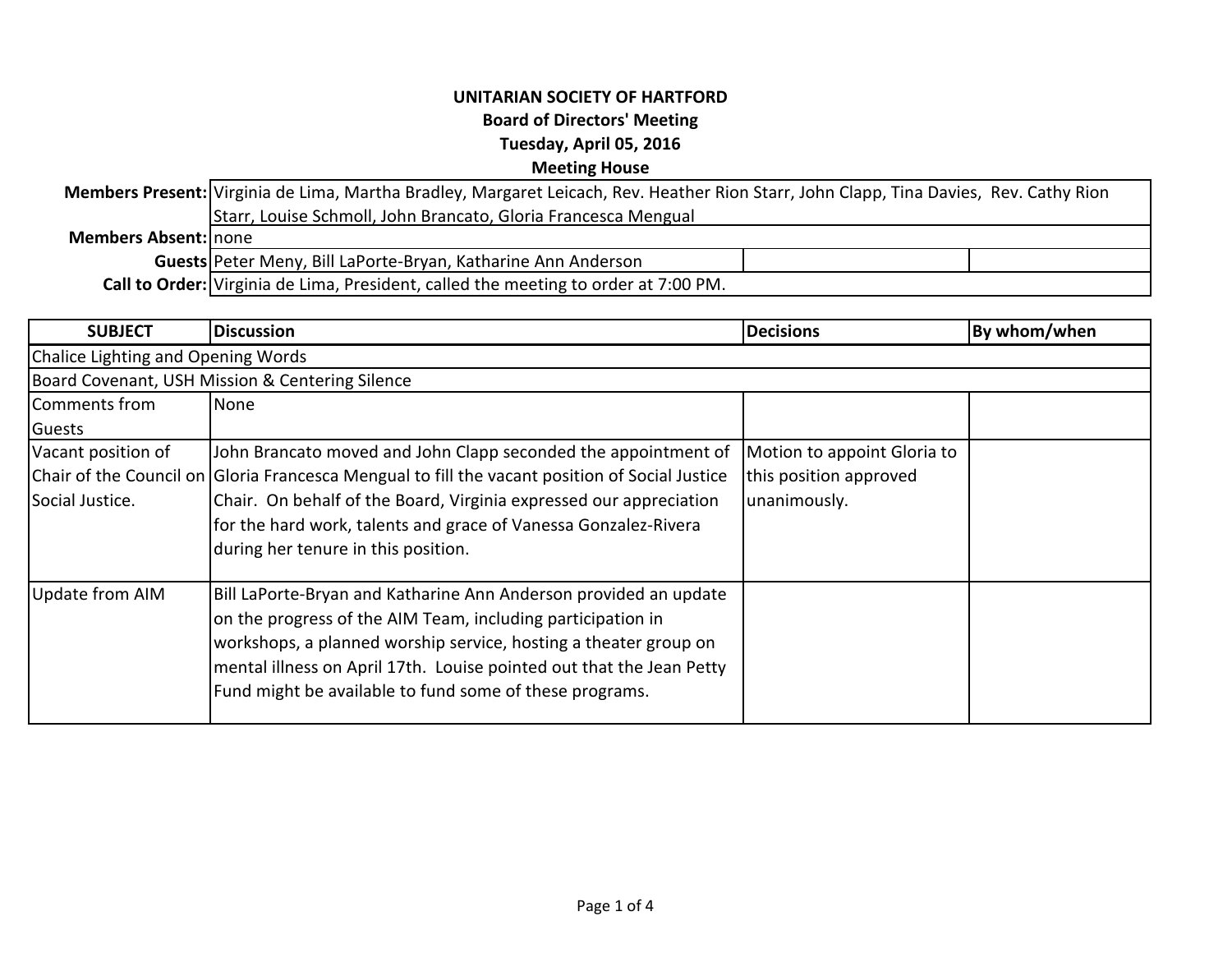## **UNITARIAN SOCIETY OF HARTFORD Board of Directors' Meeting Tuesday, April 05, 2016**

| <b>SUBJECT</b>                | <b>Discussion</b>                                                      | <b>Decisions</b>              | By whom/when |
|-------------------------------|------------------------------------------------------------------------|-------------------------------|--------------|
| Update from                   | Peter Meny provided a written update on the status of the              | The board brainstormed        |              |
| Stewardship                   | Stewardship Campaign. Based on pledges received plus estimate of       | some approaches to            |              |
|                               | pledges outstanding, a projection of \$280,000 is reasonable. Follow-  | maximizing the final total,   |              |
|                               | up plans include mailing cards to those who haven't yet pledged,       | focusing on positive themes,  |              |
|                               | assuming those still missing will pledge 5% above 2015-16 amounts,     | the dream goals we hope       |              |
|                               | and a targeted individual approach to new members and regular          | still to be able to reach.    |              |
|                               | attendees.                                                             |                               |              |
| <b>Budget for next fiscal</b> | Louise provided detailed information on the status of the budget       |                               |              |
| year                          | thus far and implications for next year's budget, given current        |                               |              |
|                               | projections of pledge income. The ministers updated the board on       |                               |              |
|                               | current staffing projections. If we have only a little above a         |                               |              |
|                               | 'maintenance' budget rather than a 'dream a little' budget to work     |                               |              |
|                               | with, the Board prioritized our objectives beyond maintenance for      |                               |              |
|                               | the 2016-17 budget as follows: (1) supporting and retaining staff, (2) |                               |              |
|                               | making progress toward fair compensation for all staff, (3) 21st       |                               |              |
|                               | Century sanctuary, (4) modernizing communications, and (5)             |                               |              |
|                               | reducing the draw on the endowment. It was noted that imbedded         |                               |              |
|                               | in some of these are activities that promise to be revenue-producing   |                               |              |
|                               | and/or cost saving in the long run.                                    |                               |              |
| Safe Congregations            | Margaret moved and Tina seconded a motion to approve using the         | Approved. Board members       |              |
|                               | UUA guidance presented in "Balancing Acts - Keeping Children Safe      | were requested to read the    |              |
|                               | in Congregations" as the starting point for deciding how USH will      | book, especially pages 1 - 5. |              |
|                               | address issues of a safe congregation.                                 |                               |              |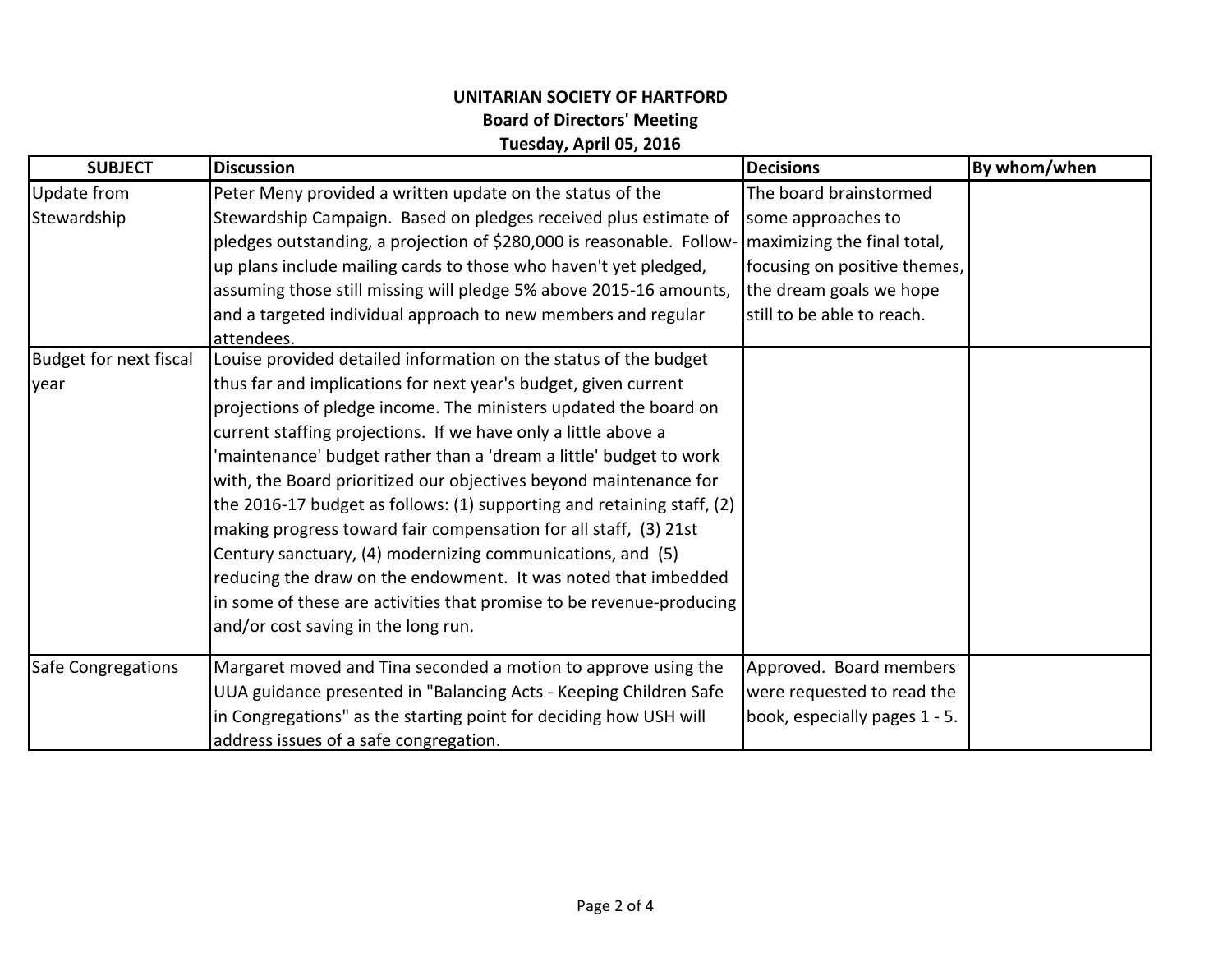## **UNITARIAN SOCIETY OF HARTFORD Board of Directors' Meeting Tuesday, April 05, 2016**

| <b>SUBJECT</b>                                  | <b>Discussion</b>                                                                                                                                                                                                                                                                                                                                                                                                                                                                          | <b>Decisions</b>                                                                                                                                       | By whom/when |
|-------------------------------------------------|--------------------------------------------------------------------------------------------------------------------------------------------------------------------------------------------------------------------------------------------------------------------------------------------------------------------------------------------------------------------------------------------------------------------------------------------------------------------------------------------|--------------------------------------------------------------------------------------------------------------------------------------------------------|--------------|
| (continued)                                     | Margaret moved and John Clapp seconded a motion that the Board<br>charge the Safe Congregations Team to review existing policies and<br>procedures that ensure congregational safety and make<br>recommendations for new policies or changes to existing policies.<br>The current members of the team are: Rev. Cathy, Virginia de Lima<br>(President), Rayla Mattson (RE director), Joan Nicoll-Senft (RE<br>Committee), Barbara Fraher (social worker), and Rick Tsukada<br>(therapist). | Approved.                                                                                                                                              |              |
| Minutes of March<br><b>Meeting</b>              |                                                                                                                                                                                                                                                                                                                                                                                                                                                                                            | Approved as submitted.                                                                                                                                 |              |
| Report from the<br>Council on<br>Administration | John Clapp submitted a written report which members read with<br>interest and for which the Board thanked him. It was also noted that<br>taking the solar energy project from start to finish in about 6 months<br>was a great achievement, even though the foundations of this idea<br>had been developing over several years.                                                                                                                                                            |                                                                                                                                                        |              |
| Annual Meeting &<br>Board Retreat               | Reports need to be submitted by April 15th for the annual report.<br>John Brancato and Virginia de Lima will collaborate on planning the<br>annual meeting as well as the retreat and welcome others who<br>would be willing to help.                                                                                                                                                                                                                                                      | Virginia will remind the<br>Nominating Committee to<br>ensure that new Board<br>members are aware of the<br>date and location of the<br>Board retreat. |              |
| Petition Candidate for<br>UUA President         | The Ministers requested that the Board support the petition<br>enabling Susan Frederick Gray to be on the ballot for President of<br>the UUA. They noted that this petition simply supports having her<br>be able to run for the office and does not constitute an endorsement<br>of her for the position.                                                                                                                                                                                 | Approved.                                                                                                                                              |              |